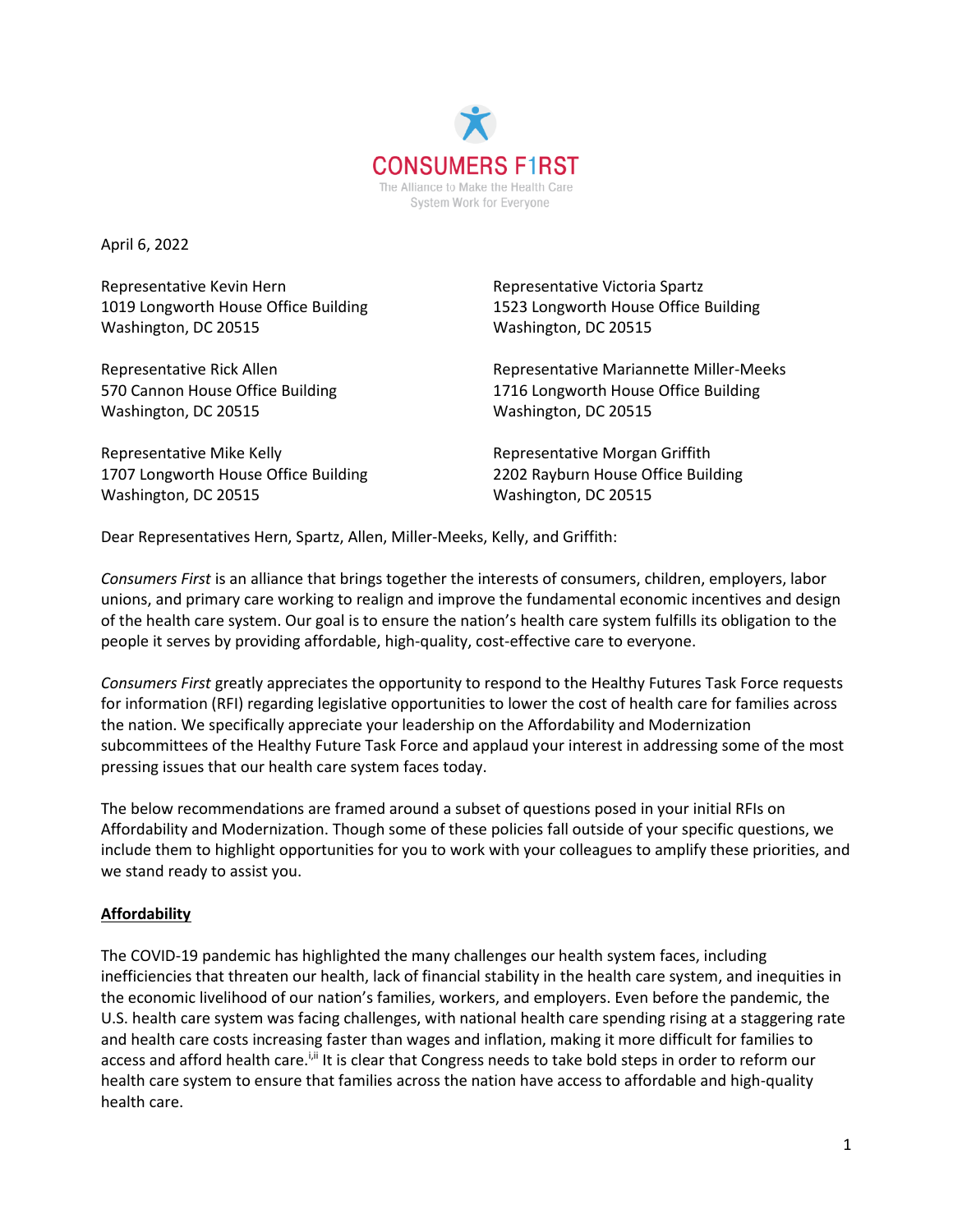## Section III "Increasing Transparency and Marketplace Innovation"

Providing consumers with transparency into comprehensive health, quality, and cost data would allow them to make informed decisions about their care. Furthermore, having transparent access to these datasets would allow policymakers, employers, health care providers, and experts to understand and improve the quality and value of health care services. These data should be collected and made available in a manner that protects confidentiality and privacy, as is the standard practice in other industries. *Consumers First* recommends the following policy changes in order to increase transparency in the health care market:

## **Improve Hospital Transparency Rule:**

The administration's hospital price transparency rule, including the modifications in the calendar year 2022 Medicare Hospital Outpatient Prospective Payment System and Ambulatory Surgical Center Payment System Rule (OPPS) is a big step forward towards achieving transparency into the health care system. **Congress should work with the administration to strengthen it further by requiring all disclosed pricing information to be paired with quality information, where available, to achieve meaningful transparency of cost and quality for consumers, researchers, and purchasers.** Pairing quality with pricing information is critical to ensure that consumers can understand the value of health care services offered.

Additionally, hospitals should be required to report pricing information on a smaller, but nationally uniform set of high-cost and high-volume services provided in inpatient and outpatient settings. A reasonable requirement would be the publication of 100 total services to include a broadly representative sample of services (I.e. imaging, evaluation and management, core surgical specialties, radiation oncology, etc.) from the following categories:

- 50 highest dollar volume (price x volume) inpatient services
- 50 highest dollar volume (price x volume) outpatient services

**Secondly, the administration should increase the civil monetary fine for noncompliant hospitals from \$10 per bed per day to \$300 per bed per day**. Reports have shown that less than 20% of hospitals around the nation are compliant with current regulations to disclose their pricing information.<sup>iii</sup> This proves that hospitals are more willing to pay civil penalties than disclose their prices, which in turn, harms consumers. Consumers have no insight into the prices they have to pay, and face wildly varying prices depending on where they seek care; for example, prices for an MRI at the *same hospital* in Milwaukee can cost a consumer anywhere from \$1,093 to \$4,029.<sup>iv</sup> Hospitals have also used judicial action<sup>v</sup> as a way to avoid regulatory oversight of their unfair pricing practices. As such, the penalty for not disclosing their pricing information, as required by current law, should be increased in order to encourage compliance.

#### **Hold Non-Profit Health Systems Accountable for Providing Community Benefit:**

We urge Congress to pursue solutions that hold non-profit hospitals accountable for providing community benefit. Despite modest requirements in the Affordable Care Act that they demonstrate community benefit, many nonprofit hospitals continue to charge exorbitant prices for their services, put families' unpaid medical bills in collection, and invest in new services and technologies that expand their revenue in lieu of meeting the needs of their communities.<sup>vi</sup> There are no additional federal requirements that ensure these hospitals provide benefits to their communities commensurate with the benefit their tax-exempt status confers on them.<sup>vii</sup>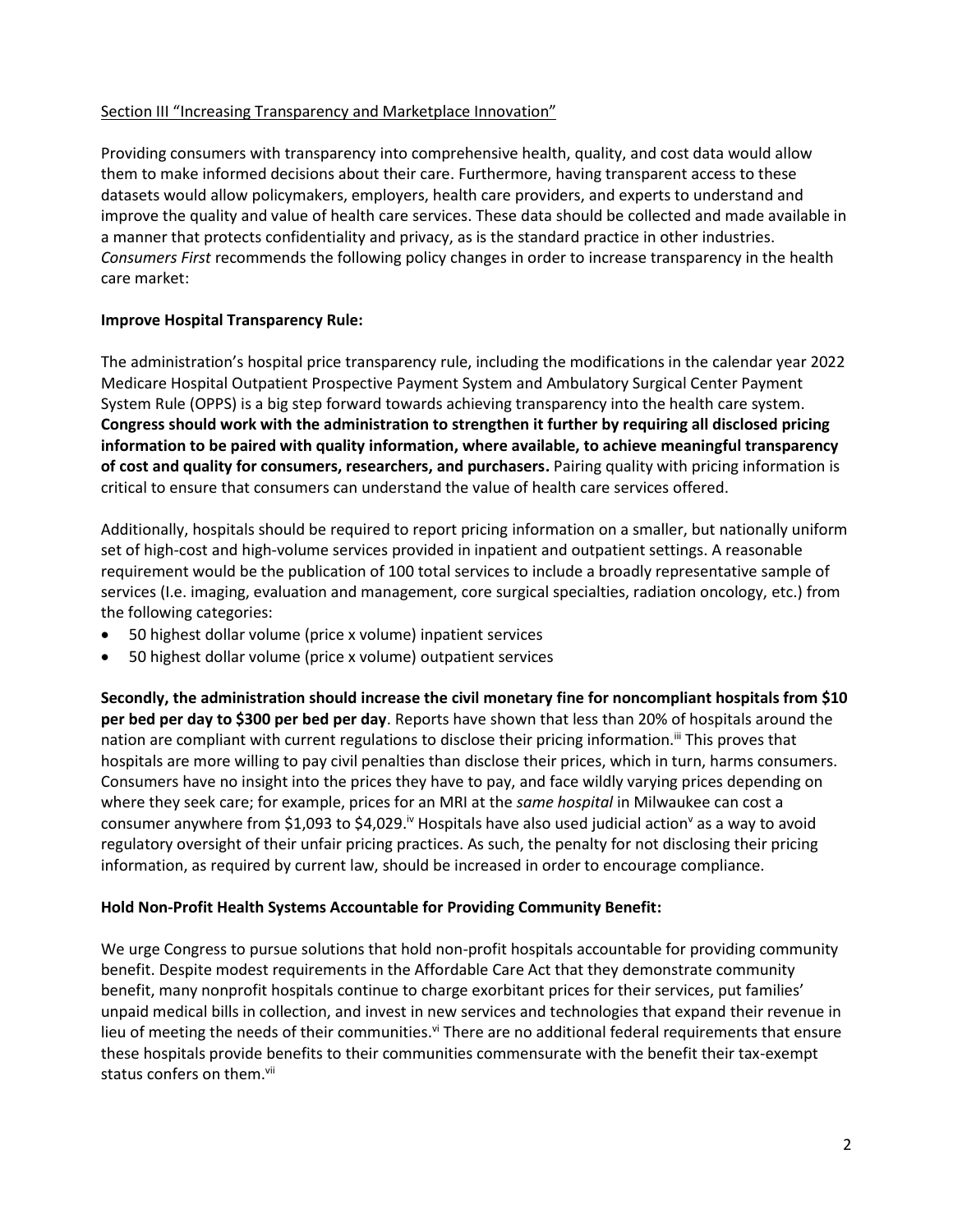*Consumers First* supports legislation that clearly defines the activities that constitute community benefit and that requires non-profit hospitals to make publicly available their annual financial data regarding the community benefit.

### **Establish a National All-Payer Claims Database:**

*Consumers First* supports efforts to remove barriers to obtaining accurate and complete health care price and quality information that often exists in executed contracts between insurance plan issuers and providers or provider networks. **Congress should establish a national all-payer claims database (APCD) to lower Americans' health care costs.**

Congress should require both public and private payers to report health care utilization and claims data to the national APCD according to federally established standards across the following categories: medical and clinical, prescription drug, dental, behavioral health, available social services data, as well as prices charged for health care services related to COVID-19. Data would be required to be collected and reported across all data categories stratified by race, ethnicity, primary language, geographic location, socioeconomic status, gender identity, sexual orientation, age, and disability status. This data could then be used to build a patient-friendly interface to access pricing information in advance of receiving health care services. Establishing a national APCD has strong bipartisan support and was passed by the Senate HELP Committee in 2019 (Section 303 of S.1895).

## Section IV "Increasing Competition and Identifying Anti-Competitive Consolidation"

High and increasing health care prices are not only unaffordable, but also vary significantly between providers. These differences in price are unrelated to the quality of care or health outcomes.<sup>viii</sup> There is significant evidence that shows that hospital prices vary by huge amounts; hospital prices for private plans can range from 150% to more than 400% of Medicare rates.<sup>ix</sup> These high and variable prices are often the result of rising consolidation across and within health care markets amongst hospitals, insurers, and other health care organizations.<sup>x</sup> Consolidation prevents healthy competition in markets and allows members of the health care industry to acquire largely disproportionate shares of market power to set prices that ultimately harm consumers. *Consumers First* recommends the following policy changes in order to increase competition and identify anti-competitive consolidation in the health care market.

#### **Mandate Site Neutral Payments:**

The current site neutral payment rule identified in the RFI was brought to formal lawsuit challenge by hospitals and health care providers, eventually ending in a win for the U.S. Department of Health and Human Services (HHS). In these lawsuits, providers and hospitals argued that the administration does not have the statutory authority to implement such regulations**. As such, Congress should codify site-neutral payments for all Medicare services.** This would require Medicare and Medicaid to pay the same rates across hospital outpatient departments (on and off campus), ambulatory surgery centers, freestanding and non-freestanding emergency departments, and off-campus physician offices while protecting access to care in underserved rural and urban communities.

#### **Strengthen the Role of the Federal Trade Commission (FTC) in Addressing Consolidation:**

Congress should work with the administration to strengthen the role of the FTC in addressing consolidation and establish a national strategy to intervene at scale in multiple non-competitive health care markets. We offer these short-term recommendations as next steps and look forward to working with you further.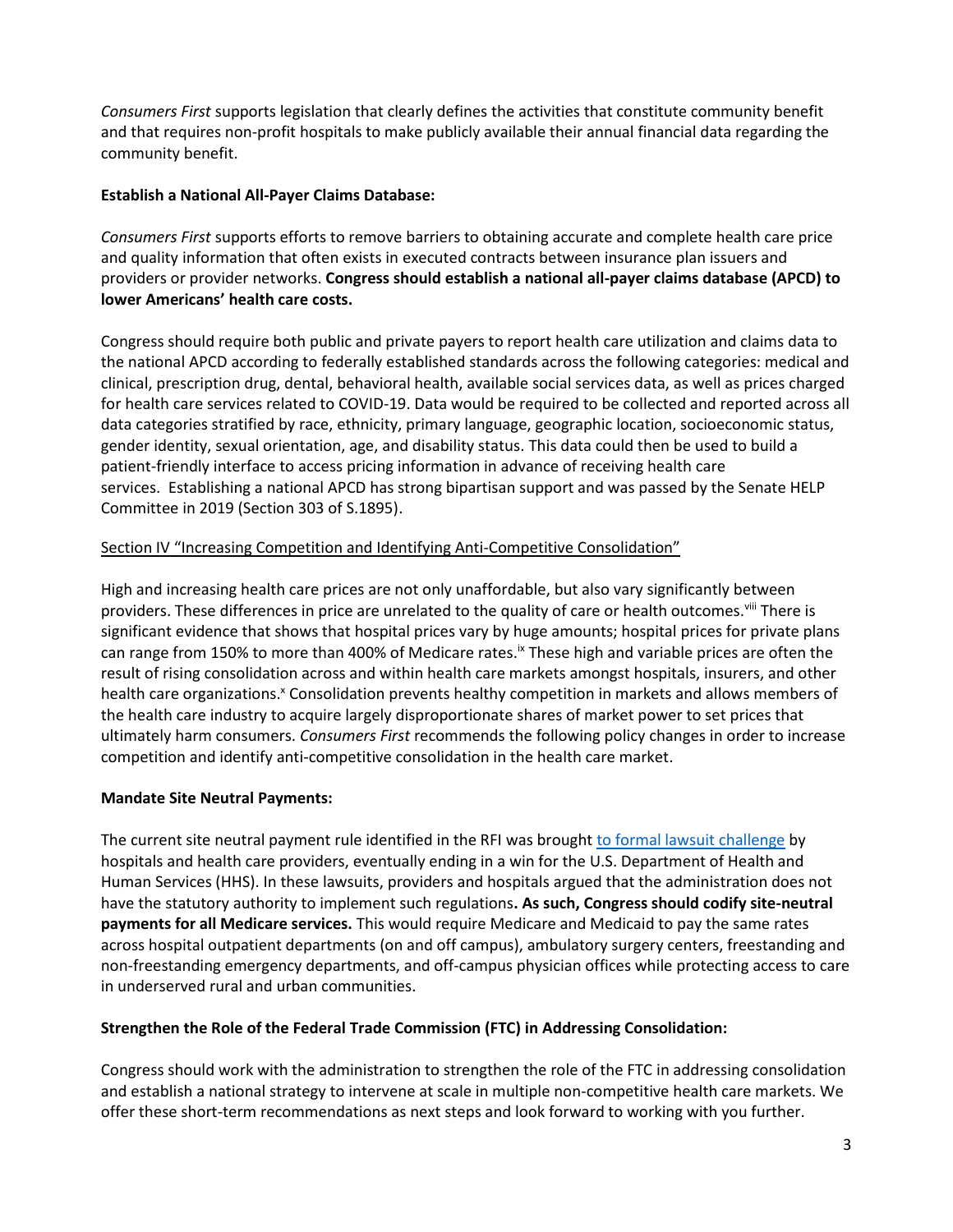The FTC should be empowered to establish stricter review and enforcement of mergers and hospital acquisitions of physician practices, upon completion of its study under the Merger Retrospective Program. This is in line with the goals of the study, which seeks to analyze patient level commercial claims data for inpatient, outpatient, and physician services in 15 U.S. states to understand the impact of mergers and hospital acquisitions of physician practices — vertical integration — on health care prices. The FTC should use the results of its study to pursue legal action against monopolistic pricing abuses, examining the market share and recent merger activity of the acquiring entity not just the size of the merger deal. We also urge the FTC to use the results of the study to make recommendations to Congress to increase health care market competition.

Additionally, Congress should work with the Federal Trade Commission (FTC) and the U.S. Department of Justice (DOJ) to ensure that federal antitrust laws are fully applied to vertical integration and to cross-sector mergers. This includes acquisitions of hospitals, health systems, and pharmaceutical companies; and integrations between physician practices and hospitals as well as health plans, pharmacy benefit managers, and specialty pharmacies; and mergers and acquisitions between health plans and pharmaceutical managers.

## **Modernization**

#### Telemedicine Expansion:

The COVID-19 pandemic catalyzed the integration of telehealth services into the mainstream of health care delivery and payment. Congress has an opportunity to leverage telemedicine to improve health outcomes by shifting payment incentives to deliver health and reduce inequities in the following ways.

#### **Leveraging Telemedicine Modernization to Improve Outcomes:**

**Congress should work with CMS to continue expanding access to audio-only communication equally to video-enhanced services beyond the public health emergency.** *Consumers First* supports the administration's recent rule to allow the use of audio-only communications for the diagnosis, evaluation, or treatment of mental health disorders to established patients in their homes in circumstances when the beneficiary is unable to use, does not wish to use, or does not have access to two-way audio-video technology. Expanding access to additional audio-only services not only ensures that families are able to receive needed health care services for the duration of the public health emergency and beyond, but also is critical to overcome some of the barriers in accessing telehealth services for families to provide more equitable, high value health care. Furthermore, the payment distinction between audio and video telehealth are arbitrary and not clinically supported. Not expanding audio-only communications equally to video-enhanced services only serves to drive up costs and deprive beneficiaries of a clinically important communication modality in their health care. Further, withholding access to audio-only services would only serve to further existing access disparities.

*Consumers First* **also supports retaining all services added to the Medicare telehealth services list on a Category 3 basis until the end of CY 2023** to ensure that families have access to an expanded set of telehealth services and that physicians are able to receive reimbursement for furnishing those services.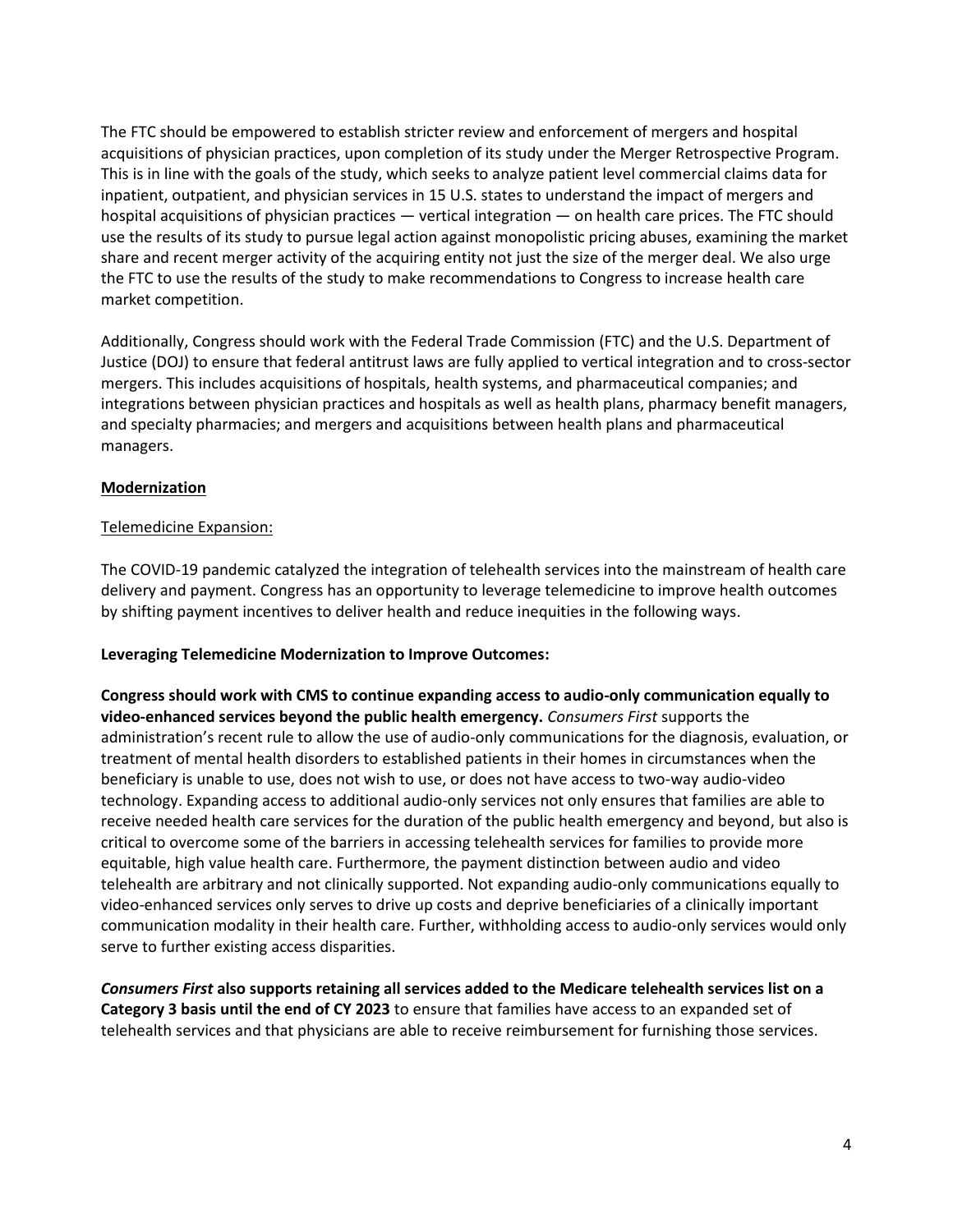# *Appropriate Reimbursement of Telemedicine Services to Ensure High Value Care*

*Consumers First* believes that this is a critical moment for our nation to grapple with how to effectively and sustainably integrate high value telehealth into our physician payment and delivery system by facilitating greater participation in alternative payment models and ensuring appropriate payment and coverage of high-value telehealth services that are delivered as part of an established medical home. While we support expanded access to telehealth and the establishment of a permanent and sustainable payment system to support the integration of telehealth into health care delivery, we are concerned by the significant limitations of relying on fee-for-service payment to achieve that goal which was detailed in our comment letter on the CY 2021 Medicare Physician Fee Schedule.<sup>xi</sup> Both Congress and CMS have long stated the goal of moving physician payment away from a fee-for-service basis, most notably in that the Medicare Access and CHIP Reauthorization Act of 2015's (MACRA) incentive payments for clinicians participating in Advanced Alternative Payment Models (A-APMs) are designed to encourage clinicians to move toward these models.

As Congress and CMS work to preserve gains in access to telemedicine, it is also critical to build a payment system that does not push patients towards fragmented telephonic and video "encounters." Effectively building telehealth into alternative payment models is one vital step to achieving this. **To this end, Congress should work with the administration to integrate telehealth into existing alternative payment models that utilize prospective, population-based payments.** Particular alternative payment models, by design, shift the economic incentives of provider payments to support the clinician and patient's freedom to choose the most appropriate modality of care including telehealth when appropriate, and incentivize providers to improve patients' health based on clinical, not churning up volume. Primary Care First is an example of an alternative payment model that is able to be scaled nationally, made broadly available to all relevant practice for which a model is designed, and should be the preferred model for paying for telehealth services, rather than through the standard Medicare Physician Fee Schedule.

#### **Conclusion**

Thank you for considering the above recommendations. *Consumers First* looks forward to working with you and your colleagues to help realize this vision so our nation's health care payment and delivery system ensures the best health and health care are affordable and accessible for every person across the country. Please contact Jane Sheehan, Director of Federal Relations at Families USA, JSheehan@familiesusa.org, for further information.

Sincerely,

 $\overline{a}$ 

American Academy of Family Physicians American Benefits Council American Federation of State, County & Municipal Employees Families USA Purchaser Business Group on Health

<sup>i</sup> Alliance for Health Policy, "Chapter 6 – Delivery System Reform," in *Sourcebook*, August 31, 2017, http://www.allhealthpolicy.org/sourcebook/delivery-system-reform/.

ii Centers for Medicare & Medicaid Services, "National Health Expenditure Projections 2018-2027: Forecast Summary," n.d., https://www.cms.gov/Research-Statistics-Data-and-Systems/Statistics-Trends-and-Reports/NationalHealthExpendData/Downloads/ForecastSummary.pdf